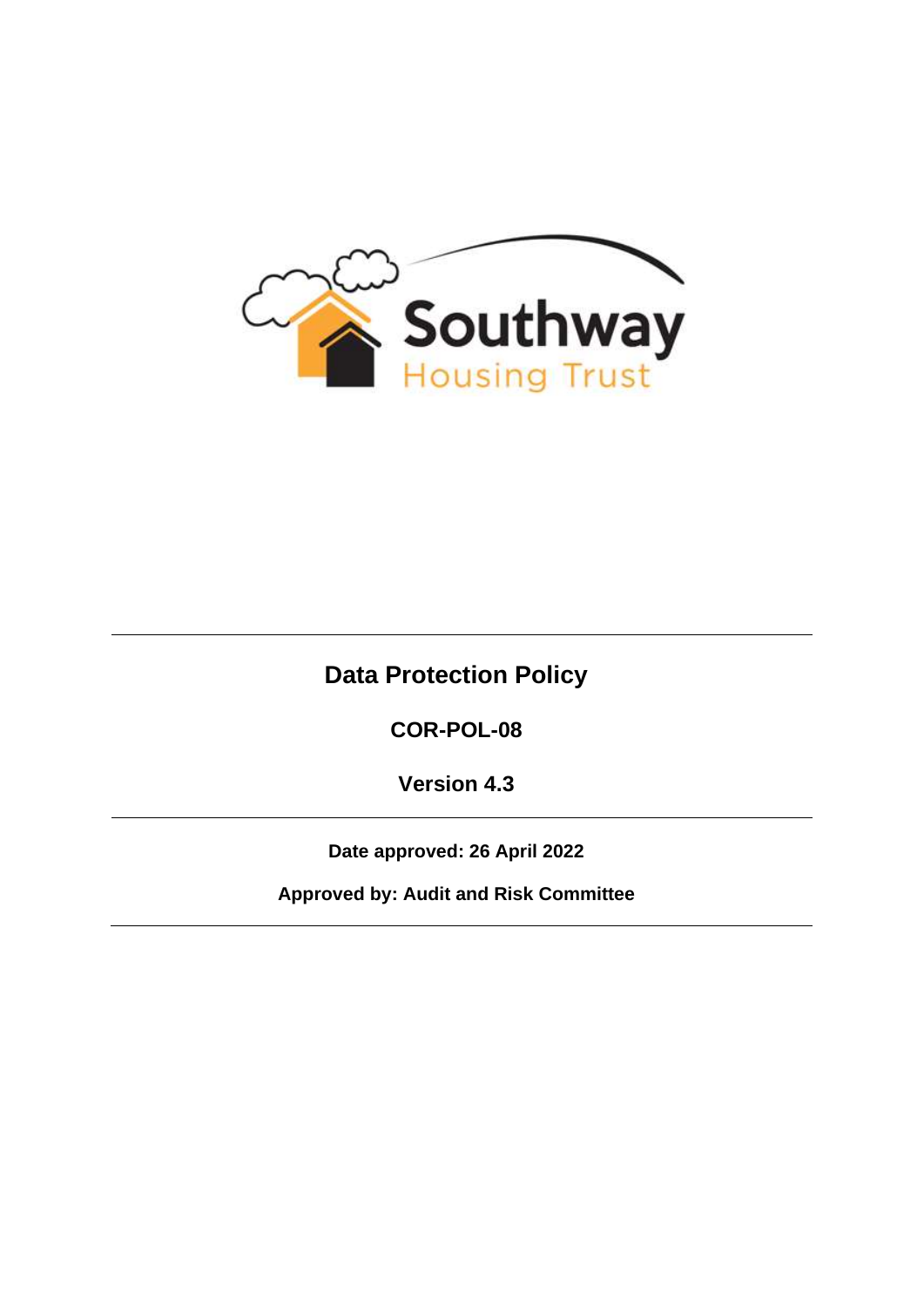#### **1. Introduction**

- 1.1 This policy sets out Southway's approach to processing personal data, to ensure that Southway complies with r relevant legislation and that customers and staff know their rights and obligations.
- 1.2 It sets the overarching principles and commitments of Southway's Information Governance Framework. A range of other policies, procedures and guidance set out how these principles and commitments are delivered in practice.
- 1.3 All personal data processed in an organised manner by Southway, whether manually or electronically, is covered by this policy
- 1.4 This policy applies to Southway Housing Trust and all of its subsidiaries. All Southway employees and data processors acting on behalf of Southway must comply with this policy and the related procedures.
- 1.5 Important terminology used in this policy is defined in a glossary at the end.

| The Audit and Risk<br>Committee               | sets and oversees the Information Governance<br>Framework.                                                                                                           |
|-----------------------------------------------|----------------------------------------------------------------------------------------------------------------------------------------------------------------------|
| The Chief Executive                           | is ultimately accountable for ensuring that<br>Southway complies with the GDPR and other<br>data protection law.                                                     |
| The Head of Governance<br>and Performance     | acts as Southway's DPO (see section 14).                                                                                                                             |
| The Head of ICT                               | is responsible for the policies and technical<br>measures necessary to maintain information<br>security and otherwise apply the Information<br>Governance Framework. |
| All Southway employees<br>and data processors | must complete the required training and ensure<br>they understand and comply with this policy<br>and the related procedures                                          |

### **2. Responsibility and Accountability**

## **3. Legislation and Regulation**

3.1 The Data Protection Act 2018 (DPA 2018) is the legislation that states how personal data should be processed. It was influenced by the General Data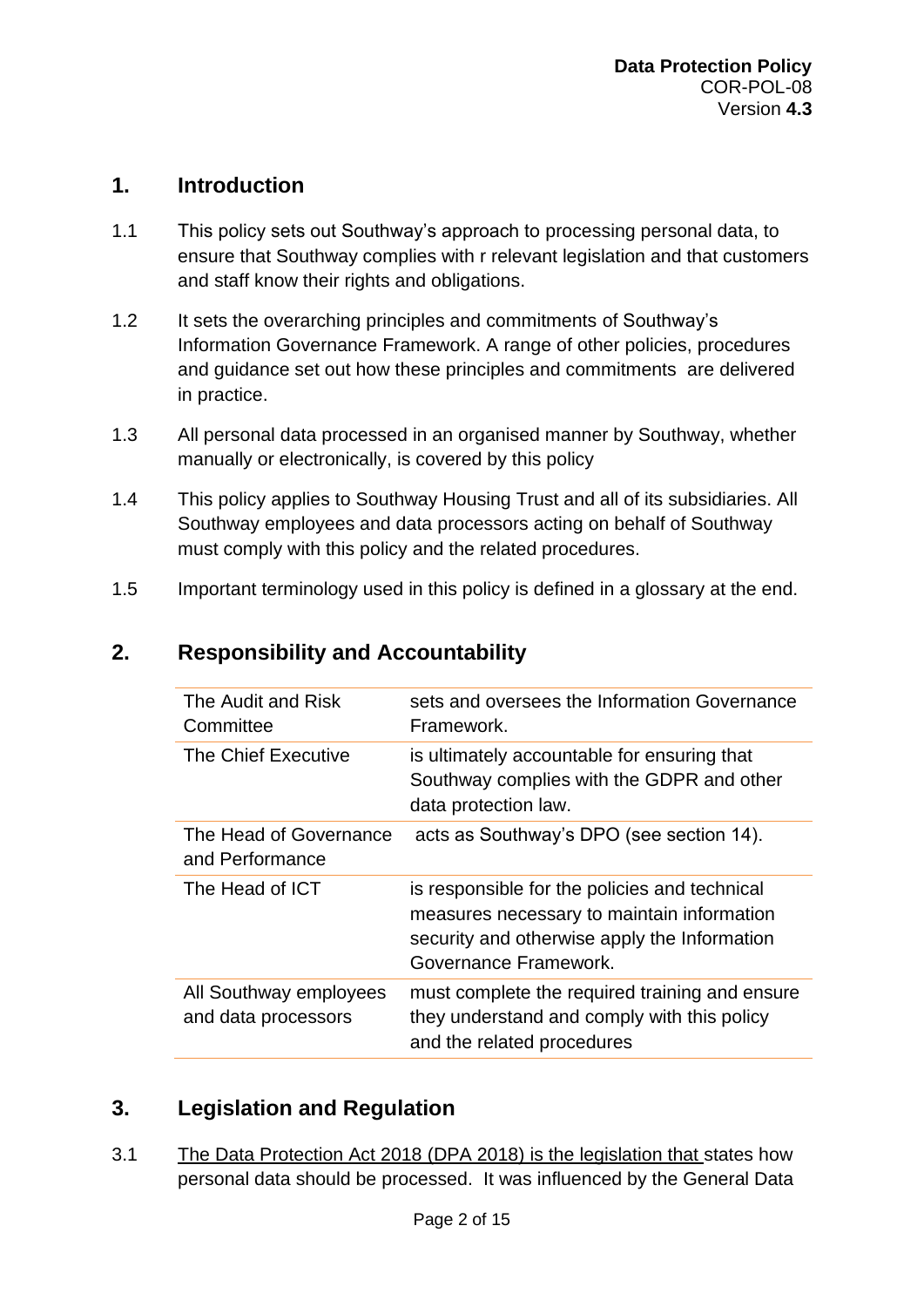Protection Regulation (GDPR) which was an EU wide regulation enacted around the same time. Compliance with the GDPR is the main focus of this policy. Policy.

- 3.2 The Privacy and Electronic Communication Regulations (PECR) complements the existing data protection regime and sets out more specific privacy rights on electronic communications.
- 3.3 The Regulation and Investigatory Powers Act (RIPA)-Governs the use of covert surveillance by public authorities.
- 3.4 The Information Commissioner (the ICO) is the regulator responsible for upholding and enforcing the GDPR and PECR. Southway Housing Trust and Southway Plus are registered with the ICO.

### **4. Data Protection Principles**

4.1 Southway will comply with, and will be able to demonstrate compliance with, the 6 principles set out in the GDPR.

Personal data shall be:

- a) Processed lawfully, fairly and in a transparent manner in relation to individuals;
- b) Collected for specified, explicit and legitimate purposes and not further processed in a manner that is incompatible with those purposes;
- c) Adequate, relevant and limited to what is necessary in relation to the purposes for which they are processed;
- d) Accurate and, where necessary, kept up to date;
- e) Kept in a form which permits identification of data subjects for no longer than is necessary for the purposes for which the personal data are processed; and
- f) Processed in a manner that ensures appropriate security of the personal data, including protection against unauthorised or unlawful processing and against accidental loss, destruction or damage, using appropriate technical or organisational measures.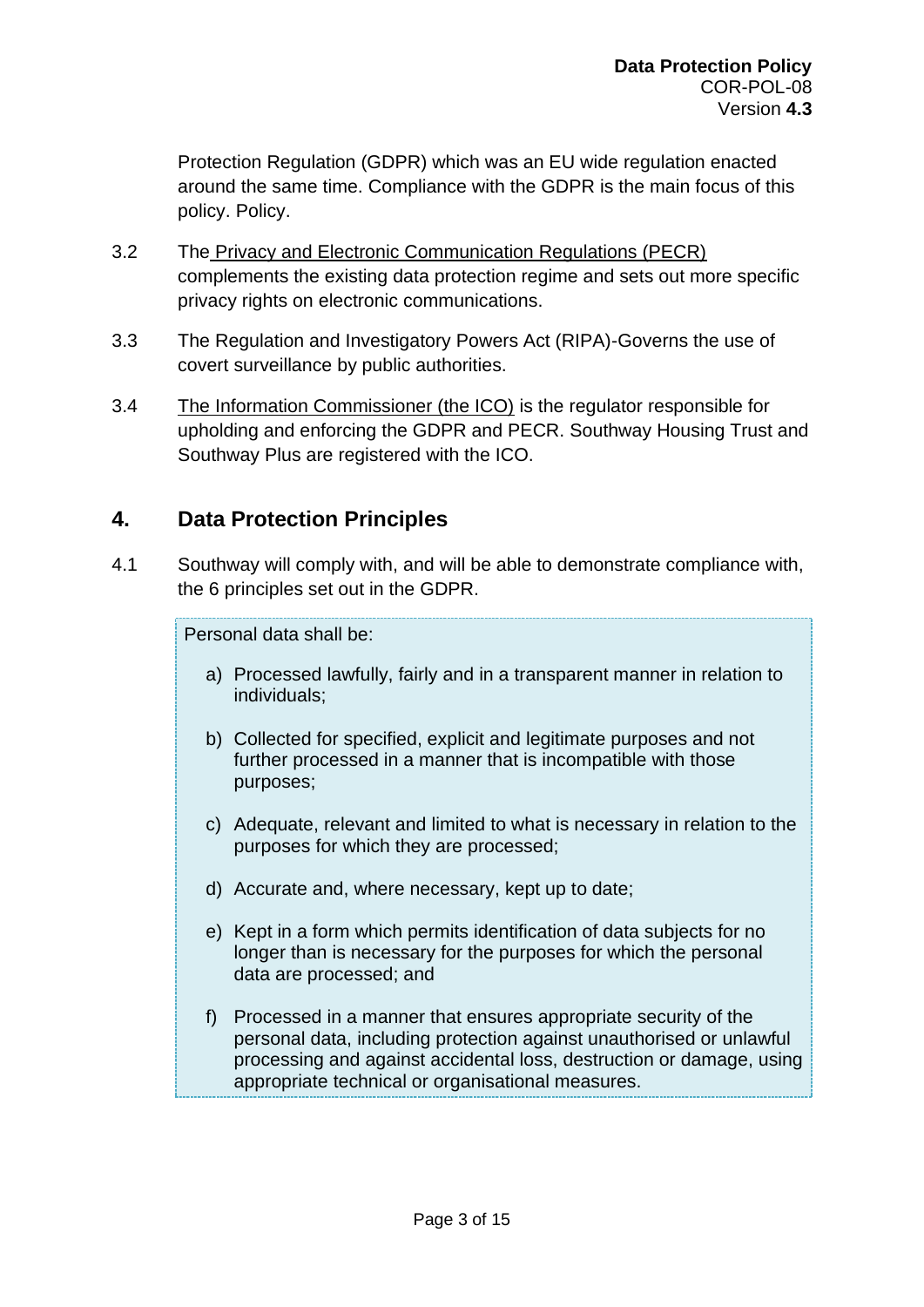### **5. Lawful Processing**

- 5.1 Southway will only process personal data where:
	- 1. We have identified and recorded the purpose and lawful basis for the processing, and
	- 2. The processing is 'necessary' (it is a targeted and proportionate way of achieving the purpose).
- 5.2 There are 6 'legal bases' for processing data. We will identify and record the appropriate at least one of these prior to processing any personal data:
	- a) Consent: the data subject has given clear consent for us to process their personal data for a specific purpose.
	- b) Contract: the processing is necessary for a contract we have with the data subject, or because they have asked us to take specific steps before entering into a contract.
	- c) Legal obligation: the processing is necessary for us to comply with the law (not including contractual obligations).
	- d) Vital interests: the processing is necessary to protect someone's life.
	- e) Public task: the processing is necessary for us to perform a task in the public interest or for our official functions, and the task or function has a clear basis in law.

#### **Legitimate interests: the processing is necessary for your legitimate interests or the legitimate interests of a third party unless there is a good reason to protect the individual's personal data which overrides those legitimate interests. Special Categories and Criminal Conviction Data**

- 5.3 In addition, one of these conditions must be met for us to process special categories of personal data or personal data relating to criminal convictions and offences:
	- a) The data subject has given explicit consent to the processing of the data for specified purposes;
	- b) Processing is necessary to meet the obligations or rights of the data controller or the data subject in the field of employment; or
	- c) Processing is necessary to protect the vital interests of the data subject.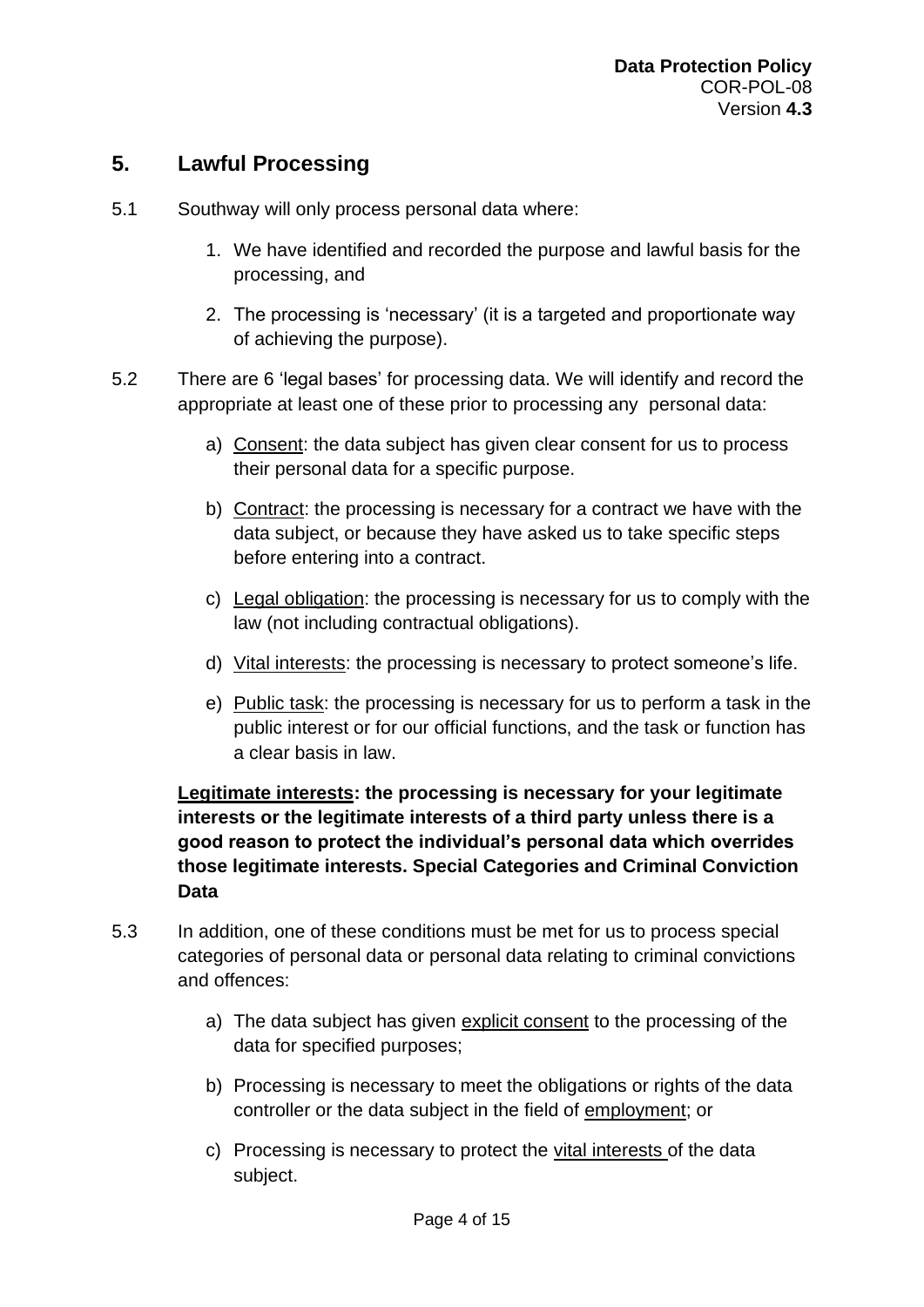5.4 Southway will never keep a comprehensive register of criminal conviction information.

#### **Record of Processing Activities**

- 5.5 Southway will keep a record of its processing activities (ROPA)\_ including the legal bases for processing.
- 5.6 This ROPA will be updated at least annually, or when there is a significant change to processing such as

A new activity that requires data to be processed, or

A change in the legal basis for processing data.

5.7 All Managers and Heads of Service who are responsible for activities where personal data is processed will update the ROPA with the support of the Data Protection Officer.There is supporting guidance on the lawful bases and a procedure for seeking and recording consent appropriately.

#### **Data Quality, Minimisation and Retention**

- 5.8 Before we collect personal data and on an ongoing basis, we will consider:
	- 1. What data we really need in order to fulfil the intended purpose;
	- 2. Whether and how we can ensure it is accurate and kept up-to-date;
	- 3. How long it will need to be retained.
- 5.9 Data will be destroyed when it is no longer required for the intended purpose. Southway maintains a Data Retention Schedule, to guide employees about how long particular types of data should be retained. Where we need to retain information but it is not necessary for the subject to be identifiable, anonymisation will be considered.

#### **Data Protection by Design**

5.10 Southway will ensure that data protection and data subjects' rights are taken into account wherever a service change, strategy or policy review, or relevant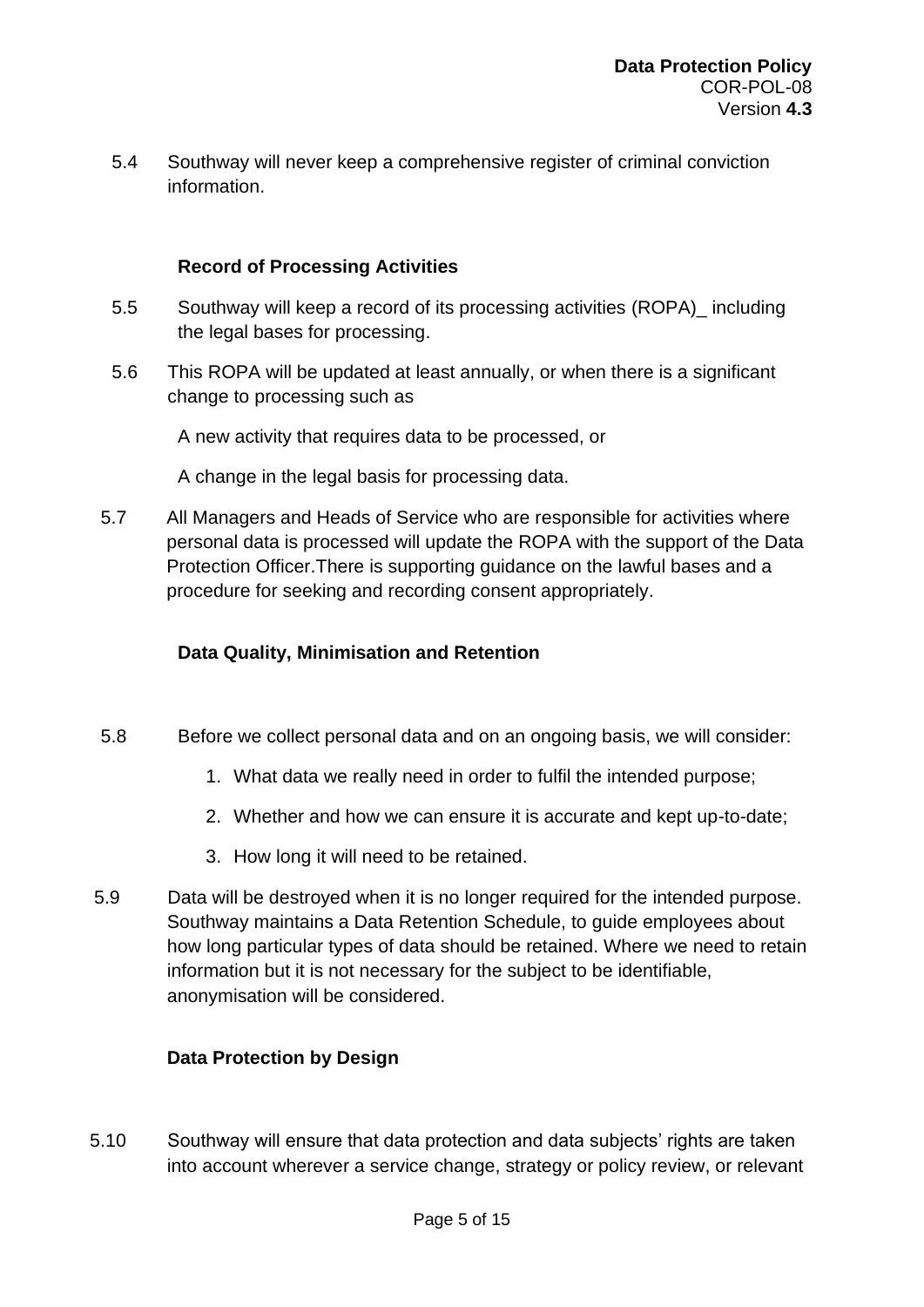project is underway, to ensure data subjects' rights are given due prominence in decisions and Southway remains compliant with the GDPR following changes.

5.11 A Data Protection Impact Assessment (DPIA) will be undertaken where processing is likely to result in a high risk to individuals and their rights.

#### **Surveillance and RIPA**

- 5.12 Southway will comply with RIPA and also carry out a DPIA prior to carrying out surveillance through the use of CCTV.
- 5.13 Southway may occasionally provide tenants with surveillance or sound monitoring equipment to assist with gathering evidence in Anti-Social Behaviour cases. In these instances the responsibilities and any liability for Data Protection will be explained to the tenant in advance. More information is provided in the privacy statement,

### **6. Data Subjects' Rights**

6.1 Southway will facilitate and promote the data subjects' rights provided for in the GDPR:

| The right to be<br>informed         | Southway will be clear and transparent about how<br>people's personal data is used through Privacy<br>Statements (see section 6)                                                              |
|-------------------------------------|-----------------------------------------------------------------------------------------------------------------------------------------------------------------------------------------------|
| The right of access                 | Individuals can access their personal data and<br>information about how we have processed it by<br>submitting a Data Subject Access Request (DSAR).<br>Southway has a separate DSAR procedure |
| The right to<br>rectification       | Southway will rectify inaccurate data once we are<br>made aware of it.                                                                                                                        |
| The right to<br>restrict processing | Individuals can ask us to limit the way we use their<br>data, for example whilst it is being 'rectified'                                                                                      |
|                                     |                                                                                                                                                                                               |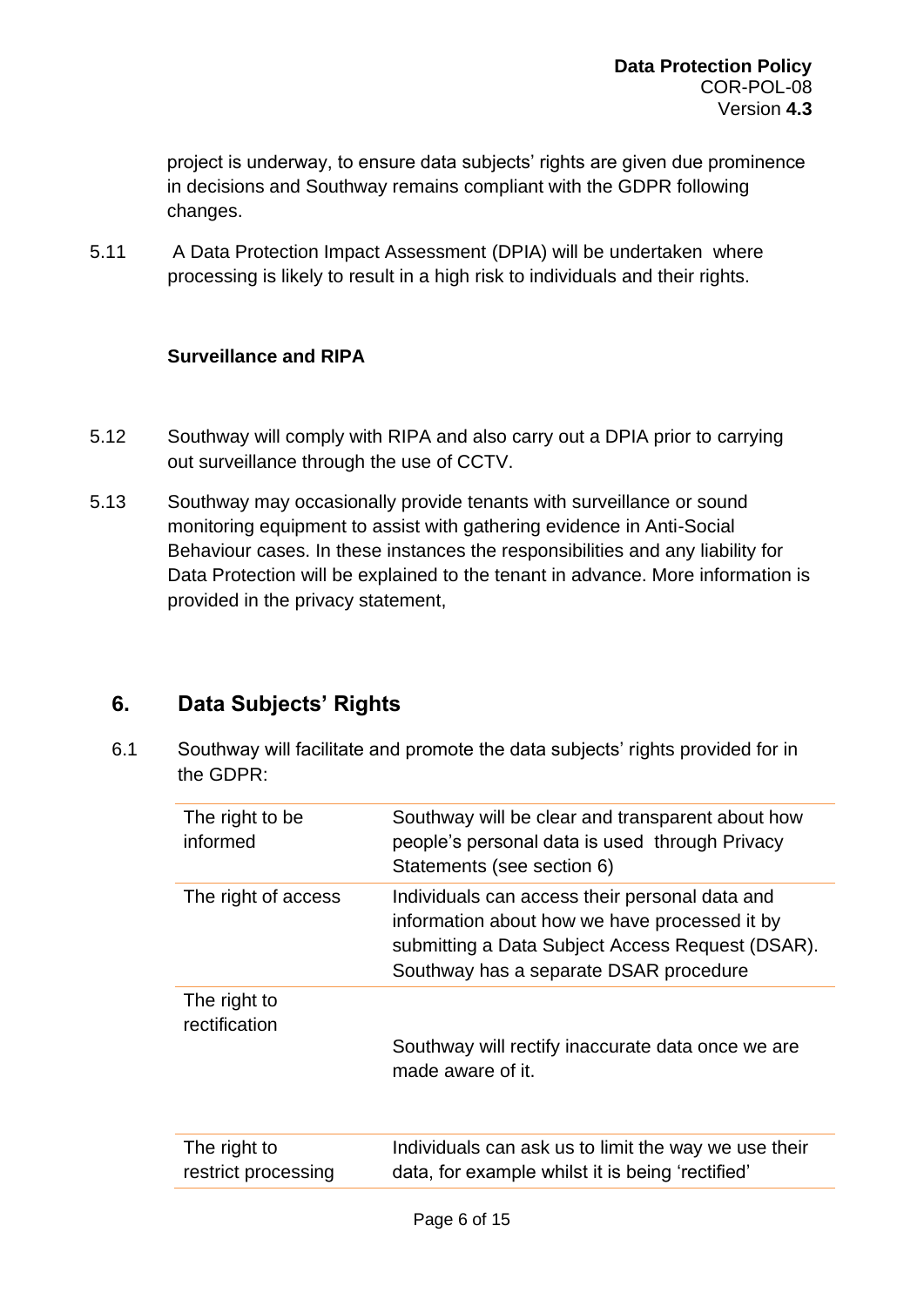| The right to erasure                                                | Individuals can ask us to erase their data – also<br>known as 'the right to be forgotten'. Southway will<br>erase data providing there are no grounds<br>preventing deletion                                                                                                                                                         |
|---------------------------------------------------------------------|--------------------------------------------------------------------------------------------------------------------------------------------------------------------------------------------------------------------------------------------------------------------------------------------------------------------------------------|
| The right to data<br>portability                                    | Individuals can obtain and reuse data they have<br>provided to us that is held in an automated IT<br>system, for their own use in a different system.<br>This right only applies where the individual has provided<br>the personal data themselves (by consent) and entered it<br>into an automated system (such as a website form). |
| The right to object                                                 | Individuals can object to:<br>processing based on legitimate interests or<br>$\bullet$<br>public task (see legal bases above);<br>direct marketing; and<br>٠<br>processing for purposes of scientific/historical<br>research and statistics.                                                                                         |
| Rights in relation to<br>automated decision<br>making and profiling | We can only make decisions solely by automated<br>means in certain circumstances, and where we do<br>we must:<br>give individuals information about the<br>processing;                                                                                                                                                               |

- introduce simple ways for them to request human intervention or challenge a decision;
- carry out regular checks to make sure that your systems are working as intended.
- 6.2 Some of the rights only apply in certain circumstances. Further guidance is provided in Southway's Privacy Notice

## **7. Privacy Information**

- 7.1 Southway will provide information about the following matters to data subjects:
	- a) Identity and contact details of Southway's Data Protection Officer;
	- b) Processing undertaken, purpose and legal bases;
	- c) Categories of personal data processed;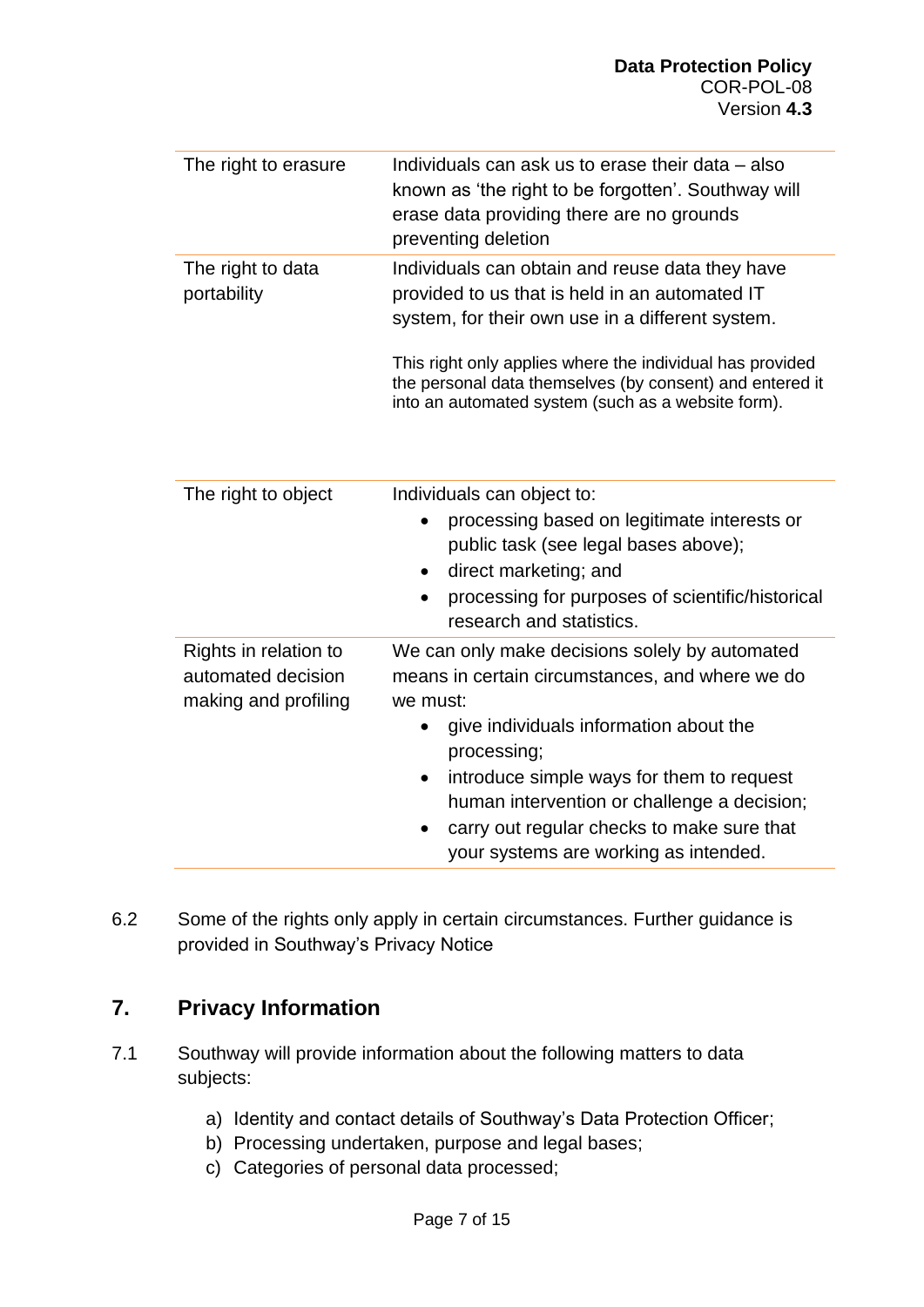- d) Anyone that Southway will share the data with;
- e) Details of any transfer of data to third countries and safeguards to ensure it remains secure;
- f) Retention periods;
- g) The existence of data subjects' rights;
- h) The right to withdraw consent for processing, where relevant;
- i) The right to complain and how to do so;
- j) The source of personal data (where it is not supplied by the data subject);
- k) Whether providing personal data is part of a contractual obligation and the consequences of not providing it; and
- l) The existence of any automated decision making or profiling.
- 7.2 A generic privacy statement will be published on our websites and privacy notices will be provided whenever we collect personal data.
- 7.3 A separate Privacy Statement will be maintained that relates solely to how employees data is used by Southway. This will be available on the Staff Intranet, or on request from the Data Protection Officer, or the Human Resources Team.
- 7.4 The information we provide will be clear and concise, written in Plain English and easily accessible.

## **8. Data Security and Personal Data Breaches**

- 8.1 There is a separate Information Security Policy.
- 8.2 Southway's DPO will inform the ICO of any personal data breach within 72 hours of the breach becoming apparent. A procedure is in place to inform staff what to do in the event of a breach.
- 8.3 Employees, Board/Committee Members and data processors (including consultants and contractors) must inform the Head of Governance and Performance immediately of any personal data breach, including the loss or theft of any ICT hardware or paper documentation that may contain personal data.

### **9. Marketing and Electronic Communications**

9.1 Southway will ensure that it is compliant with PECR, which covers: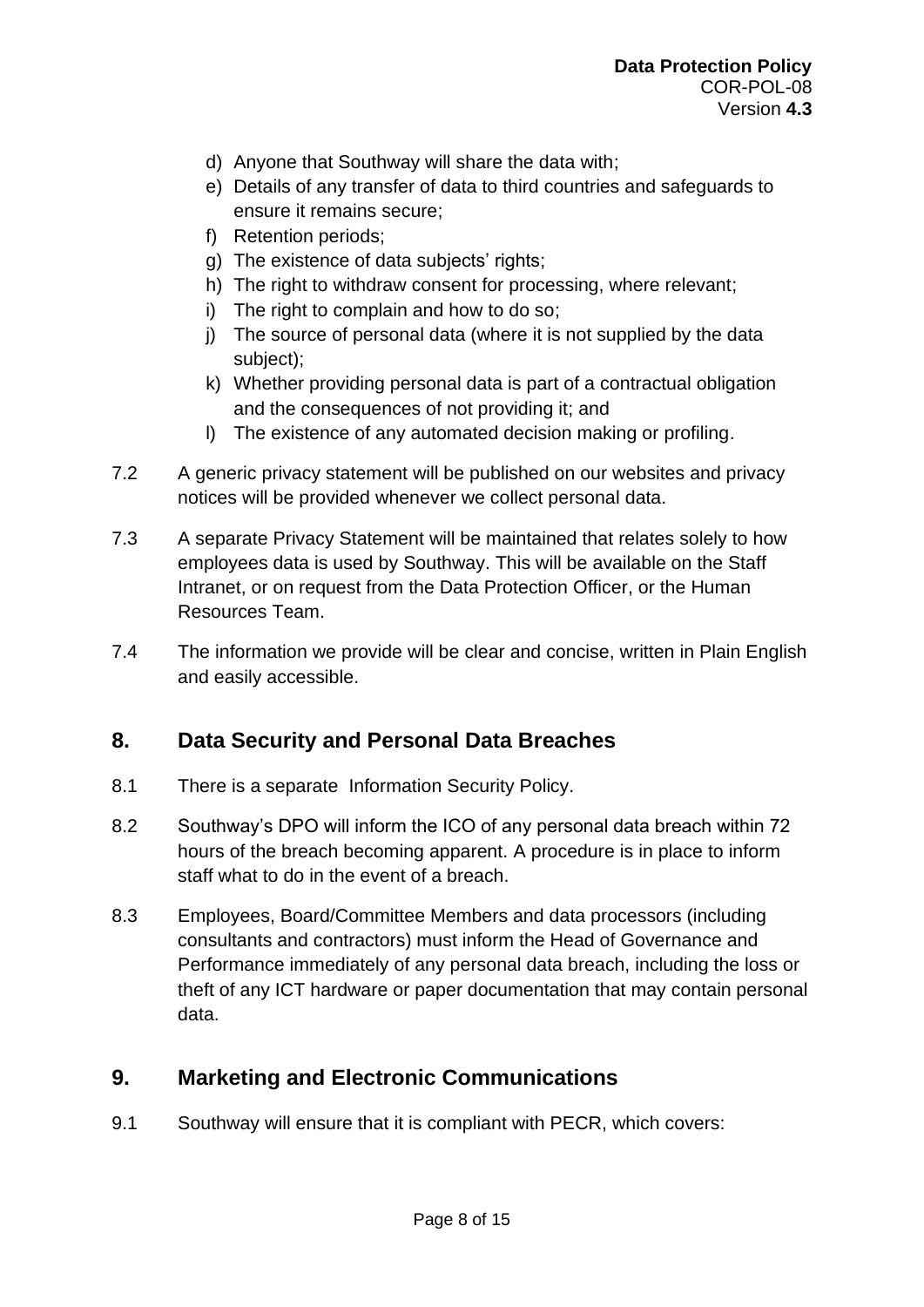- a) Marketing by electronic means, including marketing calls, texts and emails.
- b) The use of cookies or similar technologies that track information about people accessing a website or other electronic service.
- c) Security of public electronic communications services.
- d) Privacy of customers using communications networks or services as regards traffic and location data, itemised billing, line identification services and directory listings.

### **10. Transparency and Freedom of Information**

10.1 Southway is not obliged to comply with the Freedom of Information Act 2000 and does not have to respond to any requests made under the Act. However, we will operate within the spirit of the Act and be as open and transparent as possible. We will make available any non-confidential documents to our customers or any third party with a legitimate interest, providing the request is not deemed excessive.

### **11. Use of Data Processors**

- 11.1 Wherever Southway uses a third party to process data we will have a contract in place and will provide clear written instructions regarding the processing of personal data, to ensure both parties understand their obligations, responsibilities and liabilities.
- 11.2 We will undertake due diligence prior to awarding a contract, to ensure data processors can meet the requirements of the GDPR, and will conduct audits and inspections during contracts as appropriate.
- 11.3 Contracts must set out:
	- a) The subject matter and duration of the processing;
	- b) The nature and purpose of the processing;
	- c) The type of personal data and categories of data subjects; and
	- d) The obligations and rights of the controller.
- 11.4 Contracts must include as a minimum the following terms, requiring the processor to:
	- a) Only act on Southway's written instructions;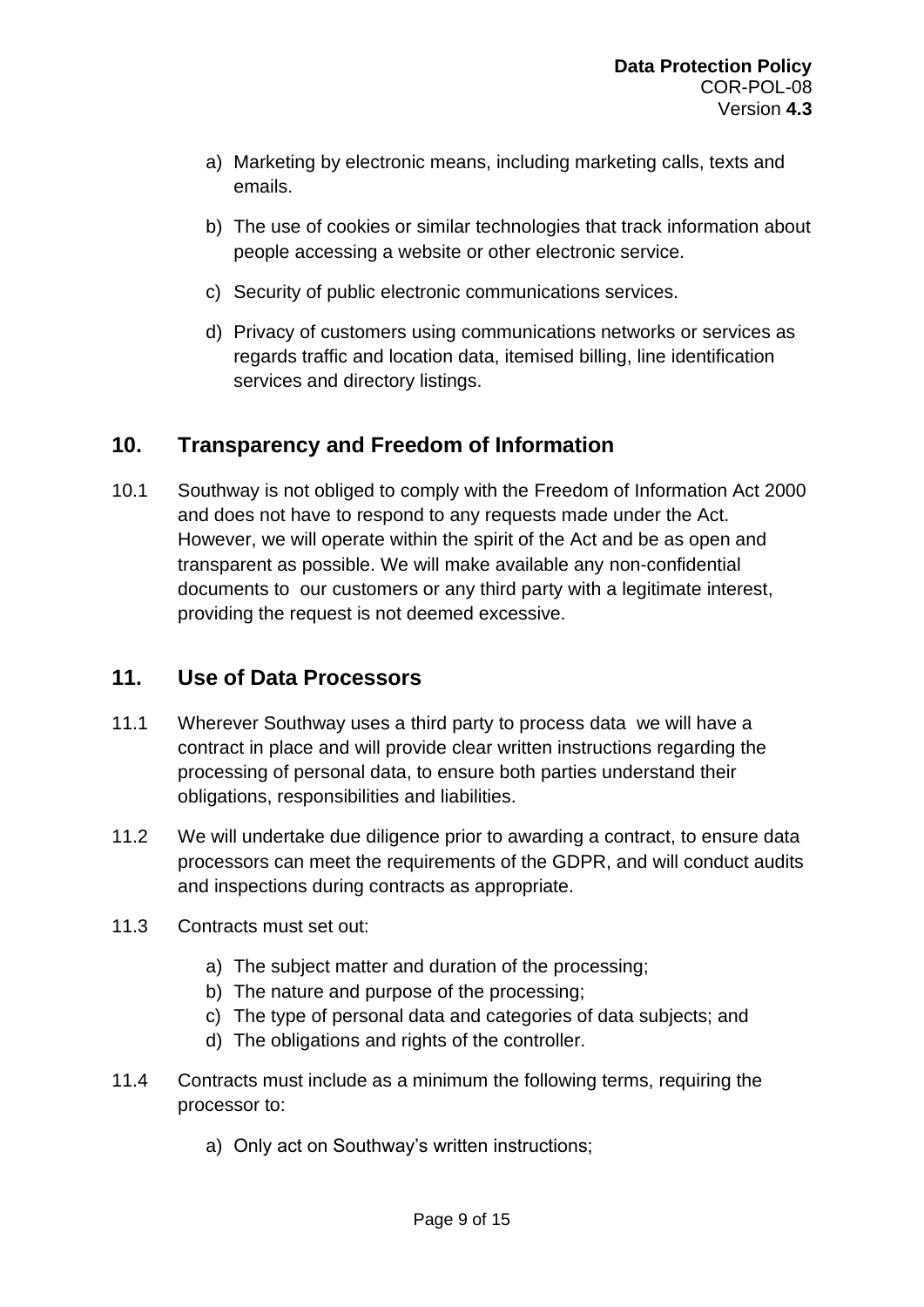- b) Ensure that people processing the data are subject to a duty of confidence;
- c) Take appropriate measures to ensure the security of processing;
- d) Only engage sub-processors with Southway's prior consent and under a written contract;
- e) Assist Southway in providing subject access and allowing data subjects to exercise their rights under the GDPR;
- f) Assist Southway in meeting our GDPR obligations in relation to the security of processing, the notification of personal data breaches and data protection impact assessments;
- g) Delete or return all personal data to Southway as requested at the end of the contract; and
- h) Submit to audits and inspections, provide Southway with whatever information we need to ensure that we are both meeting our Article 28 obligations, and tell Southway immediately if it is asked to do something infringing the GDPR or other data protection law of the EU or the UK.
- 11.5 Southway has a set of standard contract templates and clauses, accompanied by guidance, to enable employees to ensure each contract is appropriate for the purpose.

### **12. Information Sharing**

- 12.1 There will be occasions where Southway shares data with third parties (other data controllers, rather than data processors acting on Southway's behalf). This might be a routine arrangement (e.g. involvement in a safeguarding board) or a one off arrangement (e.g. where information is requested from the Police as part of a criminal investigation).
- 12.2 All instances of data sharing must be recorded, with detail of the purpose and legal basis for doing so.
- 12.3 For routine, systematic data sharing, there must be a written data sharing agreement in place, which must document as a minimum:
	- a) The purpose of the sharing;
	- b) The potential recipients or types of recipient and the circumstances in which they will have access;
	- c) The data to be shared;
	- d) Data security requirements and arrangements;
	- e) Data retention arrangements;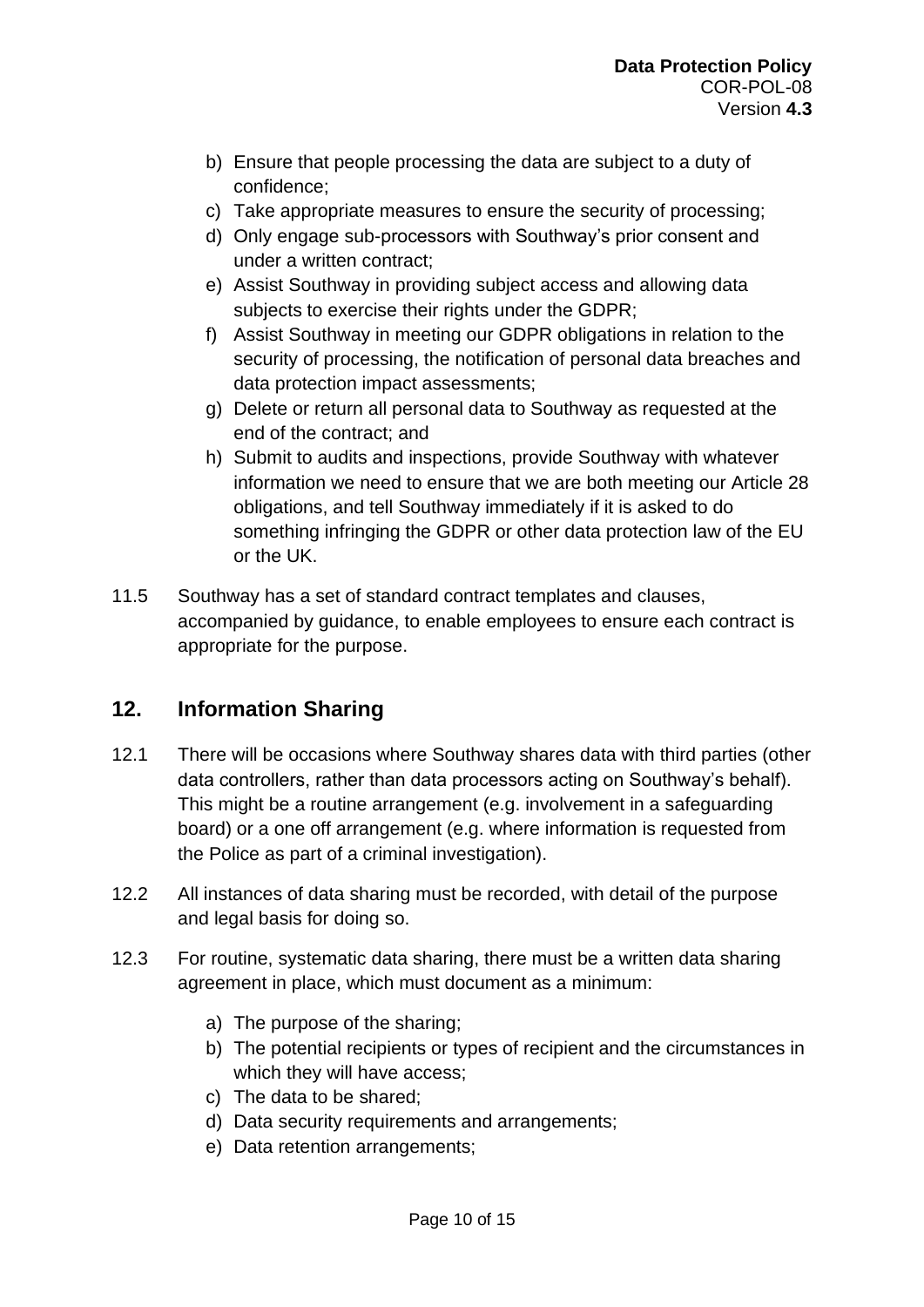- f) Procedures for dealing with access requests and fulfilling data subjects' rights;
- g) The process for review of the effectiveness / termination of the sharing agreement;
- h) Sanctions for failure to comply with the agreement or breaches by individual staff.
- **Use of e-mail**13.1 Southway will avoid the use of e-mail for sharing personal data or sensitive personal data. If personal data is shared via e-mail, other security measures must be considered (encryption, or password protection)13.2 Emails may need to be considered when we handle information requests under the right of access. Emails should be drafted carefully (ie be brief, factual and polite) and time should be taken to review the content of an email before it is sent.
- 13.3 All Southway Staff will receive periodic reminders about the potential for data breaches due to use of e-mail. Staff who wilfully or negligently caused data breaches due to improper use of e-mail can be subject to disciplinary action

## **13.3 14Data Protection Officer (DPO)**

- 14.1 Southway will have a Data Protection Officer. This is currently the Head of Governance and Performance (HGP). The tasks and responsibilities of the DPO are replicated in the Job Description of the HGP.
	- 14.2 Southway will take account of the DPO's advice and the information they provide on our data protection obligations. If a decision is taken not to follow advice given by the DPO, the reasons for this will be recorded.

#### **Accessibility**

- 14.3 The DPO will be easily accessible to Southway's Board, Executive, employees, customers, other data subjects, and the ICO.
- 14.4 The DPO will ensure that there are effective arrangements in place should they be absent. The Governance Team Leader will act as deputy in most instances.
- 14.5 The DPO's contact details will be:
	- a) Published on the Southway and Gecko websites;
	- b) Included in all privacy notices;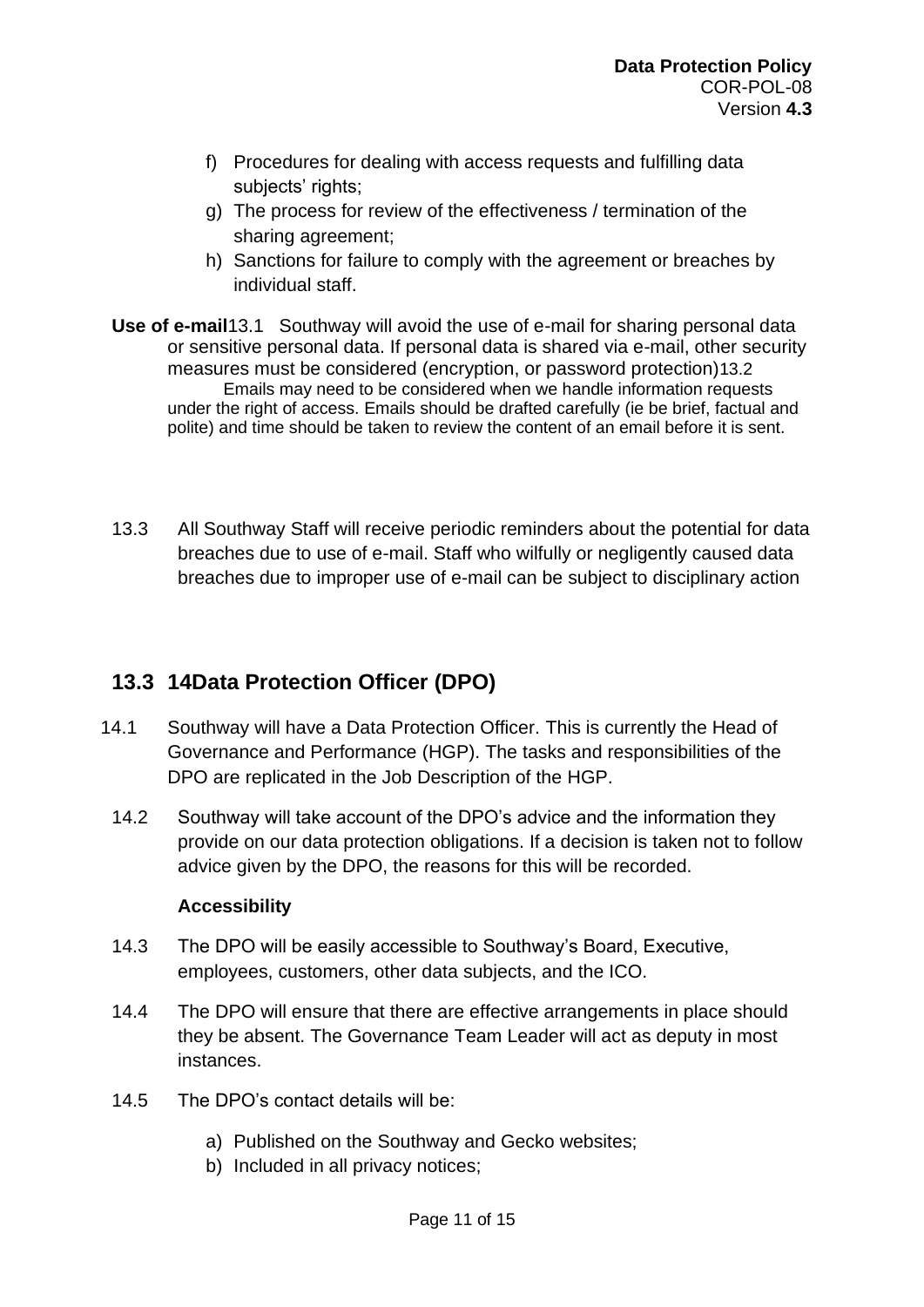- c) Provided to employees on SID and as part of data protection procedures;
- d) Provided to the ICO (including when consulting them about a DPIA); and
- e) Provided to the ICO and to the individuals affected in the case of a personal data breach.

#### **Support for the DPO**

- 14.6 Southway will ensure that:
	- a) The DPO is involved, closely and in a timely manner, in all data protection matters;
	- b) The DPO operates independently and is not dismissed or penalised for performing their tasks;
	- c) Adequate resources are provided (sufficient time, financial, infrastructure, and, where appropriate, staff) to enable the DPO to meet their GDPR obligations, and to maintain their expert level of knowledge;
	- d) The DPO is given appropriate access to personal data and processing activities;
	- e) The DPO is given appropriate access to other services within Southway so that they can receive essential support, input or information;
	- f) The DPO's advice is sought when carrying out a DPIA; and
	- g) Any other tasks or duties assigned to the DPO do not result in a conflict of interests with their role as a DPO.
- 14.7 The DPO must have an expert knowledge of data protection law and practices (proportionate to the type of processing carried out by Southway). Any individual appointed to the role must have the requisite skills and knowledge or must immediately be provided with appropriate training.

### **15 Staff Induction, Training and Awareness**

15.1 At induction all staff will be introduced to data protection and Southway's Information Governance Framework, and informed of their responsibility for handling personal data in line with this policy.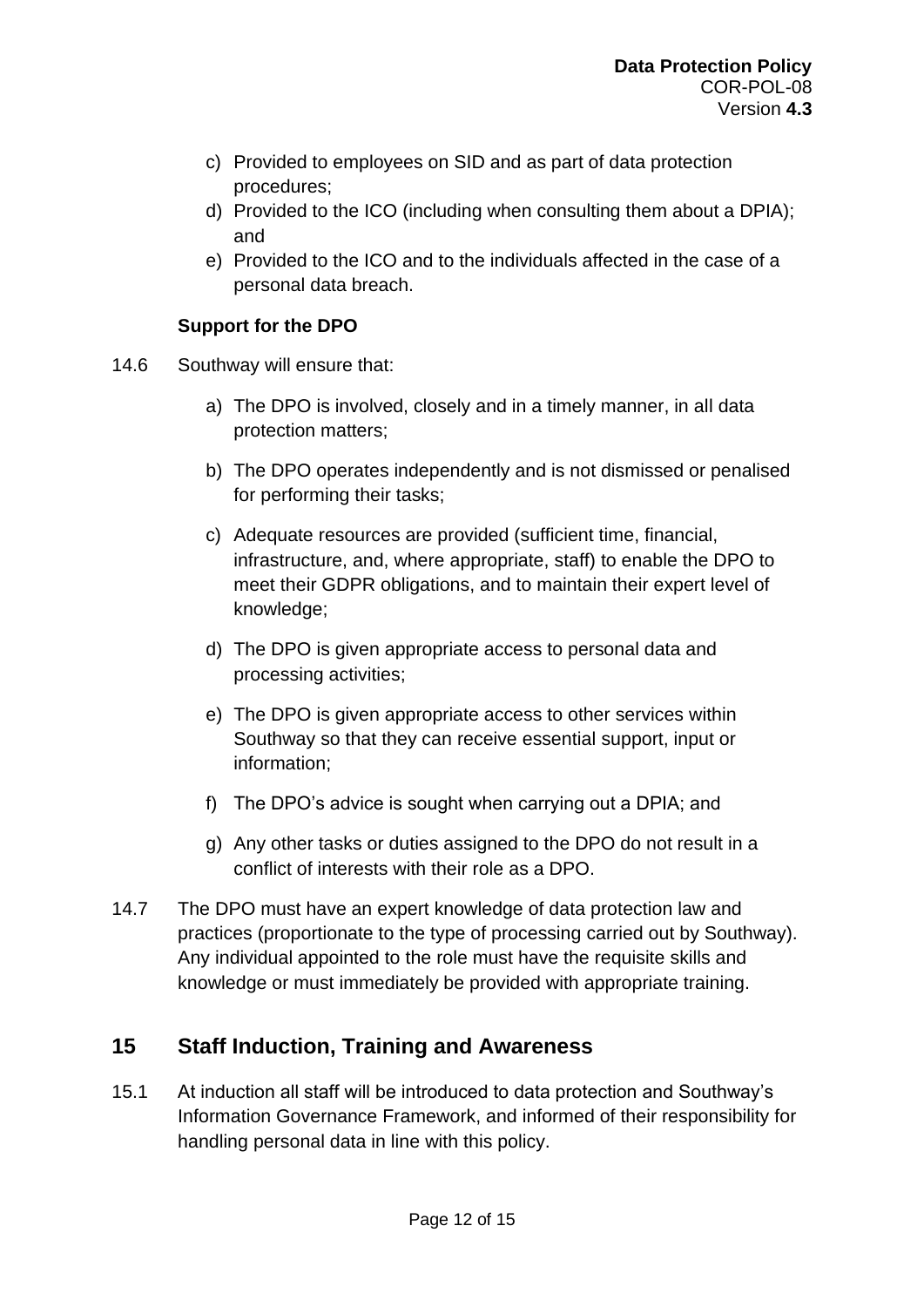- 15.2 There is a Data Protection Training Plan, specifying the level of expertise and the training required by each team or role.
- 15.3 The DPO, in partnership with the HR and ICT Teams, is responsible for ensuring that this Training Plan is delivered and there is regular awareness raising.

#### **16 Performance Management**1

- 16.1 Southway will record performance on key aspects of Data Protection, including, but not limited to; time taken to respond to Data Subject Access Requests and Signed Agreements in place for Data Sharing. **17. Related Documents**
	- Other documents that form the Information Governance Framework include the Data Retention Schedule, Privacy Notices, Records Management Policy and the Information Security Policy, as well as procedures and guidance
	- ICT Policies and Procedures
	- Codes of Conduct
	- HR Policies and Procedures
	- Single Equality Scheme and Customer Care Framework

### **18. Glossary of Important Terms**

| Personal Data                             | Any information relating to a person who can be<br>identified directly or indirectly (i.e. by reference to other<br>information).<br>A wide range of information types can constitute<br>personal data, including name, address, online identifier,<br>payroll number, a rent payment, a vulnerability indicator<br>on the housing management system, or a photograph or<br>voice recording. |
|-------------------------------------------|----------------------------------------------------------------------------------------------------------------------------------------------------------------------------------------------------------------------------------------------------------------------------------------------------------------------------------------------------------------------------------------------|
| Special<br>Categories of<br>Personal Data | Personal data revealing or concerning:<br>Health,<br>A person's sex life or sexual orientation<br>Racial or ethnic origin,<br>Religious or philosophical beliefs,<br>$\bullet$<br>Political opinions,<br>Trade union membership,                                                                                                                                                             |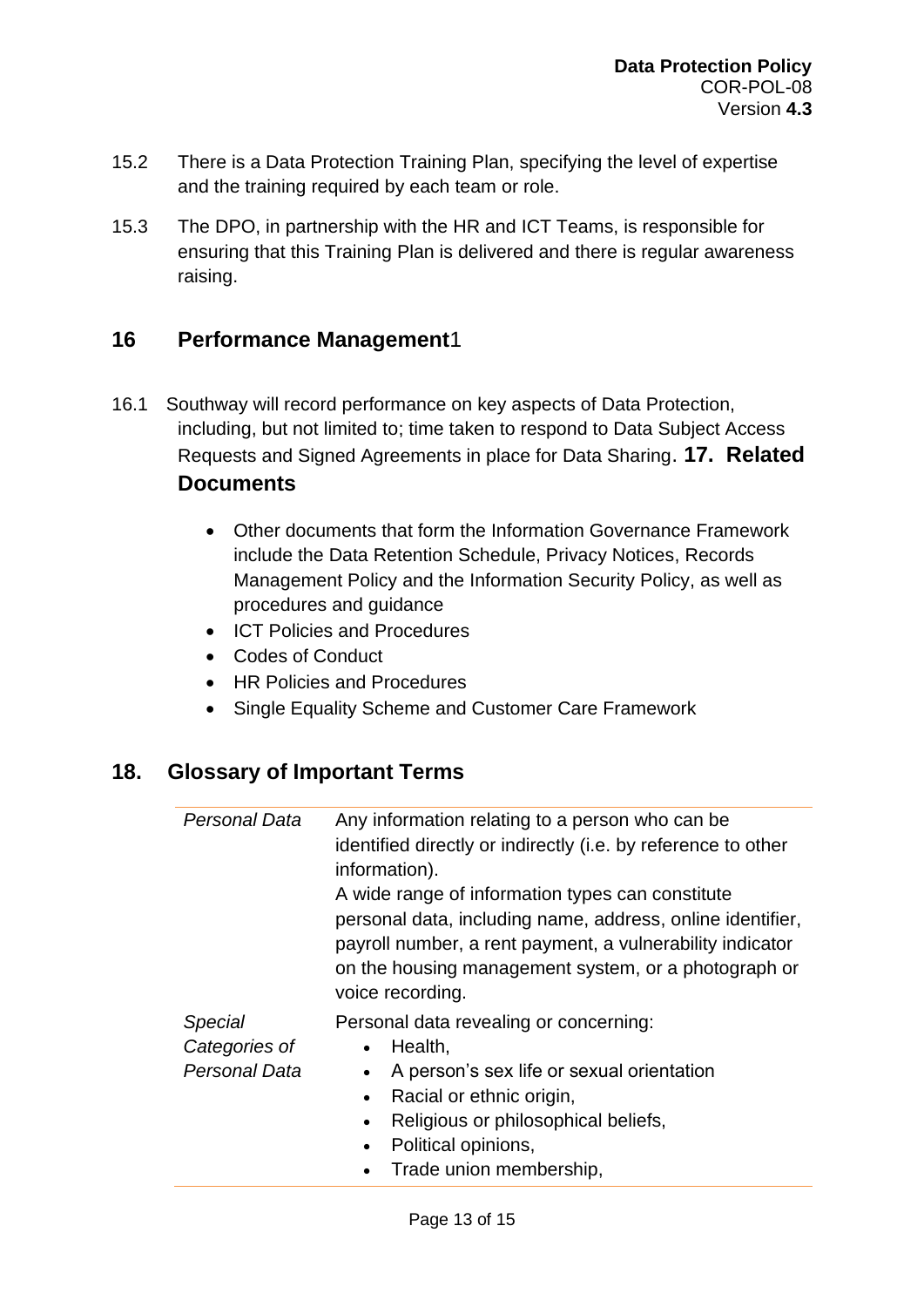|                                              | Genetic and biometric data                                                                                                                                                                                                                                                                    |
|----------------------------------------------|-----------------------------------------------------------------------------------------------------------------------------------------------------------------------------------------------------------------------------------------------------------------------------------------------|
| Data Subject                                 | The person to whom personal data relates<br>(e.g. the tenant or employee whose bank details<br>Southway holds)                                                                                                                                                                                |
| Data Controller                              | The organisation that determines the purposes and<br>means of processing personal data.<br>Southway is a data controller.                                                                                                                                                                     |
| Data Processor                               | An organisation or individual that processes personal<br>data on behalf of a data controller.<br>Contractors, consultants and service providers<br>appointed by Southway are data processors. There may<br>also be cases where Southway acts as a data processor<br>for another organisation. |
| <b>Data Subject</b><br><b>Access Request</b> | Means by which someone can obtain personal information<br>about themselves which is held by Southway                                                                                                                                                                                          |
| Processing                                   | Any operation performed on personal data, such as<br>collection, recording, organisation, structuring, storage,<br>adaptation, alteration, retrieval, use, disclosure (sending<br>or publishing), or deletion.                                                                                |
| Personal data<br>breach                      | A breach of security leading to the accidental or unlawful<br>destruction, loss, alteration, unauthorised disclosure of,<br>or access to, personal data transmitted, stored or<br>otherwise processed.                                                                                        |

|  |  | <b>POLICY REVIEW HISTORY</b> |
|--|--|------------------------------|
|--|--|------------------------------|

*To be completed during each review*

#### **Previous versions**

(version number – approved by – approval date – title if different)

V1 - Board – 03/11/2009

- V2 Board 29/08/2012 Data Protection Policy
- V3 Board 30/07/2013 Data Protection and Information Sharing Policy
- V3.1 Audit and Risk Committee 02/11/2016
- V4-Audit and Risk Committee 17/04/2018

V4.1-Audit and Risk Committee 16/10/2018

V4.2-Audit and Risk Committee 25/2/2020

| Date of last EIA: | February 2022                                       |
|-------------------|-----------------------------------------------------|
| Review lead by:   | Matthew Maouati, Head of Governance and Performance |